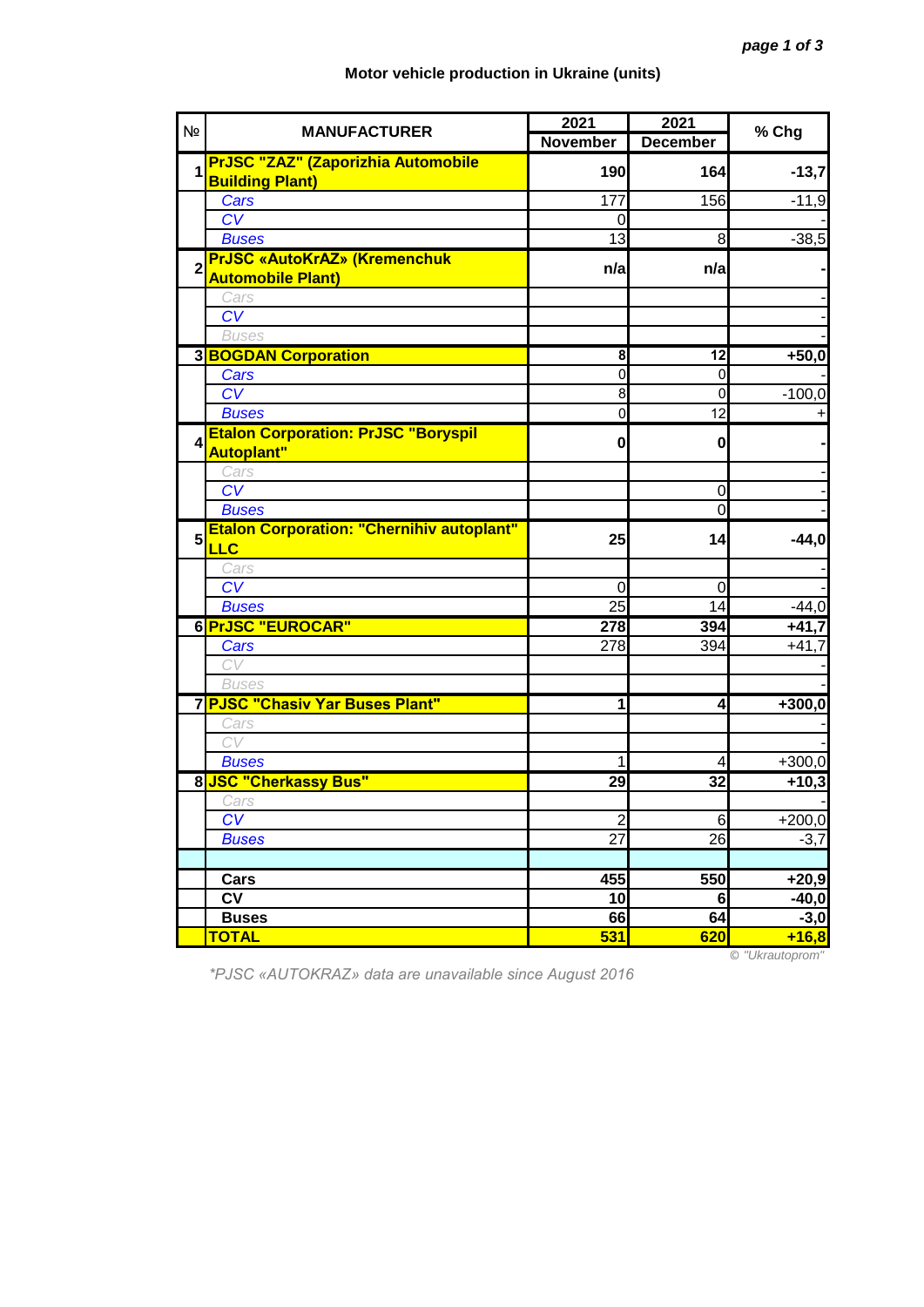## **Motor vehicle production in Ukraine (units)**

| N <sub>2</sub> | <b>MANUFACTURER</b>                                             | 2020            | 2021            | % Chg   |
|----------------|-----------------------------------------------------------------|-----------------|-----------------|---------|
|                |                                                                 | <b>December</b> | <b>December</b> | 21/20   |
| 1              | <b>PrJSC "ZAZ" (Zaporizhia Automobile</b>                       | 165             | 164             | $-0,6$  |
|                | <b>Building Plant)</b>                                          |                 |                 |         |
|                | Cars                                                            | 156             | 156             | $+0,0$  |
|                | CV                                                              | 0               |                 |         |
|                | <b>Buses</b>                                                    | 9               | 8               | $-11,1$ |
| $\overline{2}$ | <b>PrJSC «AutoKrAZ» (Kremenchuk</b><br><b>Automobile Plant)</b> | n/a             | n/a             |         |
|                | Cars                                                            |                 |                 |         |
|                | CV                                                              |                 |                 |         |
|                | <b>Buses</b>                                                    |                 |                 |         |
|                | <b>3 BOGDAN Corporation</b>                                     | $\mathbf 0$     | 12              |         |
|                | Cars                                                            | 0               | $\mathbf 0$     |         |
|                | $\overline{\text{CV}}$                                          | 0               | 0               |         |
|                | <b>Buses</b>                                                    | 0               | 12              |         |
|                | <b>Etalon Corporation: PrJSC "Boryspil</b>                      |                 |                 |         |
| 4              | <b>Autoplant"</b>                                               | $\bf{0}$        | 0               |         |
|                | Cars                                                            |                 |                 |         |
|                | CV                                                              | 0               | $\mathbf 0$     |         |
|                | <b>Buses</b>                                                    | 0               | $\overline{0}$  |         |
| 5              | <b>Etalon Corporation: "Chernihiv autoplant"</b><br><b>LLC</b>  | 22              | 14              | $-36,4$ |
|                | Cars                                                            |                 |                 |         |
|                | $\overline{\text{CV}}$                                          | 0               | $\mathbf 0$     |         |
|                | <b>Buses</b>                                                    | 22              | 14              | $-36,4$ |
|                | 6 PrJSC "EUROCAR"                                               | 290             | 394             | $+35,9$ |
|                | Cars                                                            | 290             | 394             | $+35,9$ |
|                | CV                                                              |                 |                 |         |
|                | <b>Buses</b>                                                    |                 |                 |         |
|                | 7 PJSC "Chasiv Yar Buses Plant"                                 | 4               | 4               | $+0,0$  |
|                | Cars                                                            |                 |                 |         |
|                | CV                                                              |                 |                 |         |
|                | <b>Buses</b>                                                    | 4               | 4               | $+0,0$  |
|                | 8 JSC "Cherkassy Bus"                                           | $\overline{41}$ | $\overline{32}$ | $-22,0$ |
|                | Cars                                                            |                 |                 |         |
|                | CV                                                              | $6\phantom{1}6$ | 6               | $+0,0$  |
|                | <b>Buses</b>                                                    | 35              | 26              | $-25,7$ |
|                |                                                                 |                 |                 |         |
|                | Cars                                                            | 446             | 550             | $+23,3$ |
|                | <b>CV</b>                                                       | 6<br>70         | 6               | $+0,0$  |
|                | <b>Buses</b>                                                    |                 | 64              | $-8,6$  |
|                | <b>TOTAL</b>                                                    | 522             | 620             | $+18,8$ |

*\*PJSC «AUTOKRAZ» data are unavailable since August 2016*

© *"Ukrautoprom"*